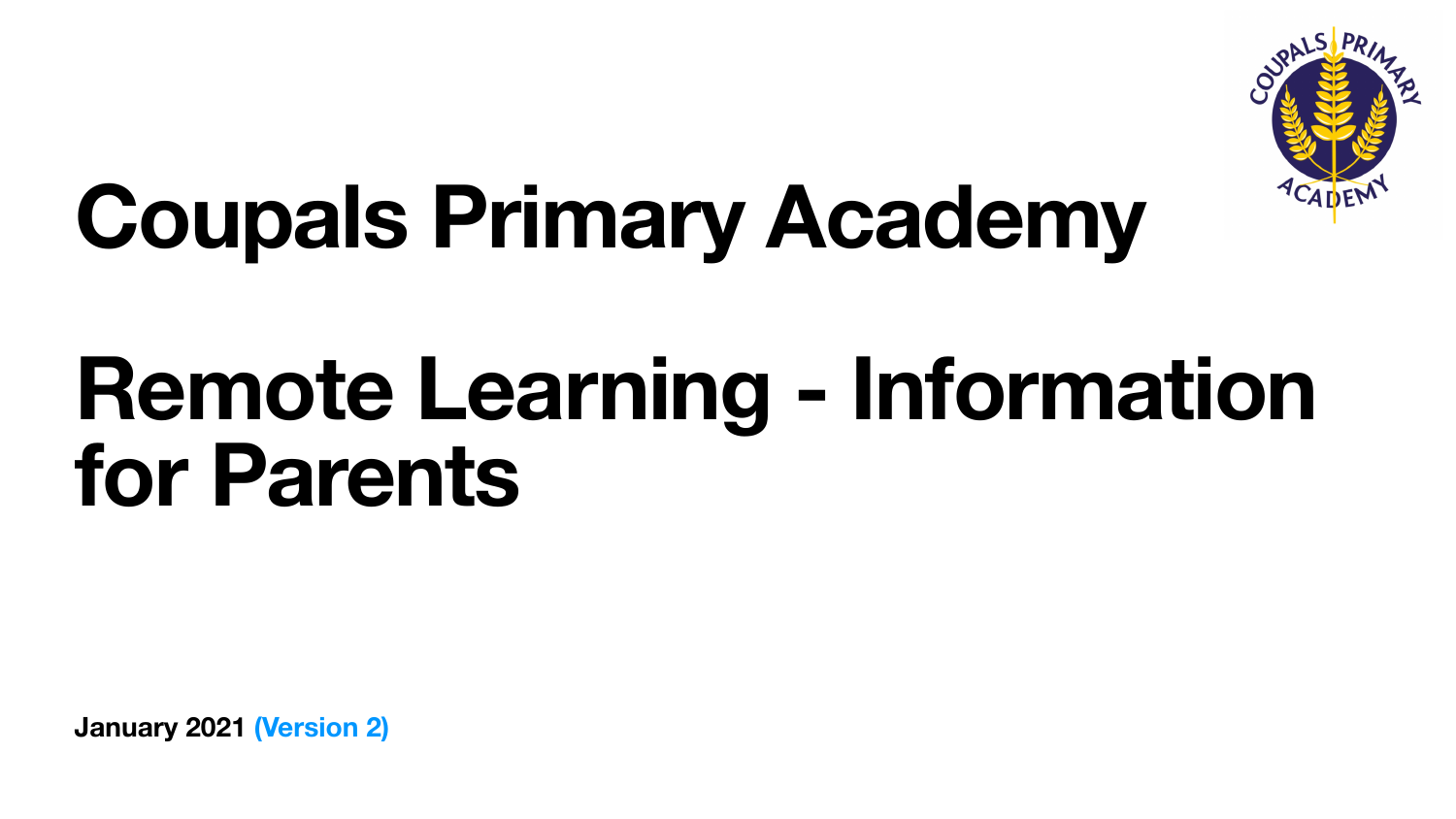#### **Rationale - Why do we need a remote learning plan?**

• With the ongoing uncertainty of COVID-19 our Remote Learning Plan is a contingency for how we will continue to provide education

- should any of the following occur:
	- Partial, **localised lockdown**
	- **•** National **lockdown**
	- **Closure of Year group bubbles** in school
	-

• Pupils are required to **self isolate** after displaying symptoms

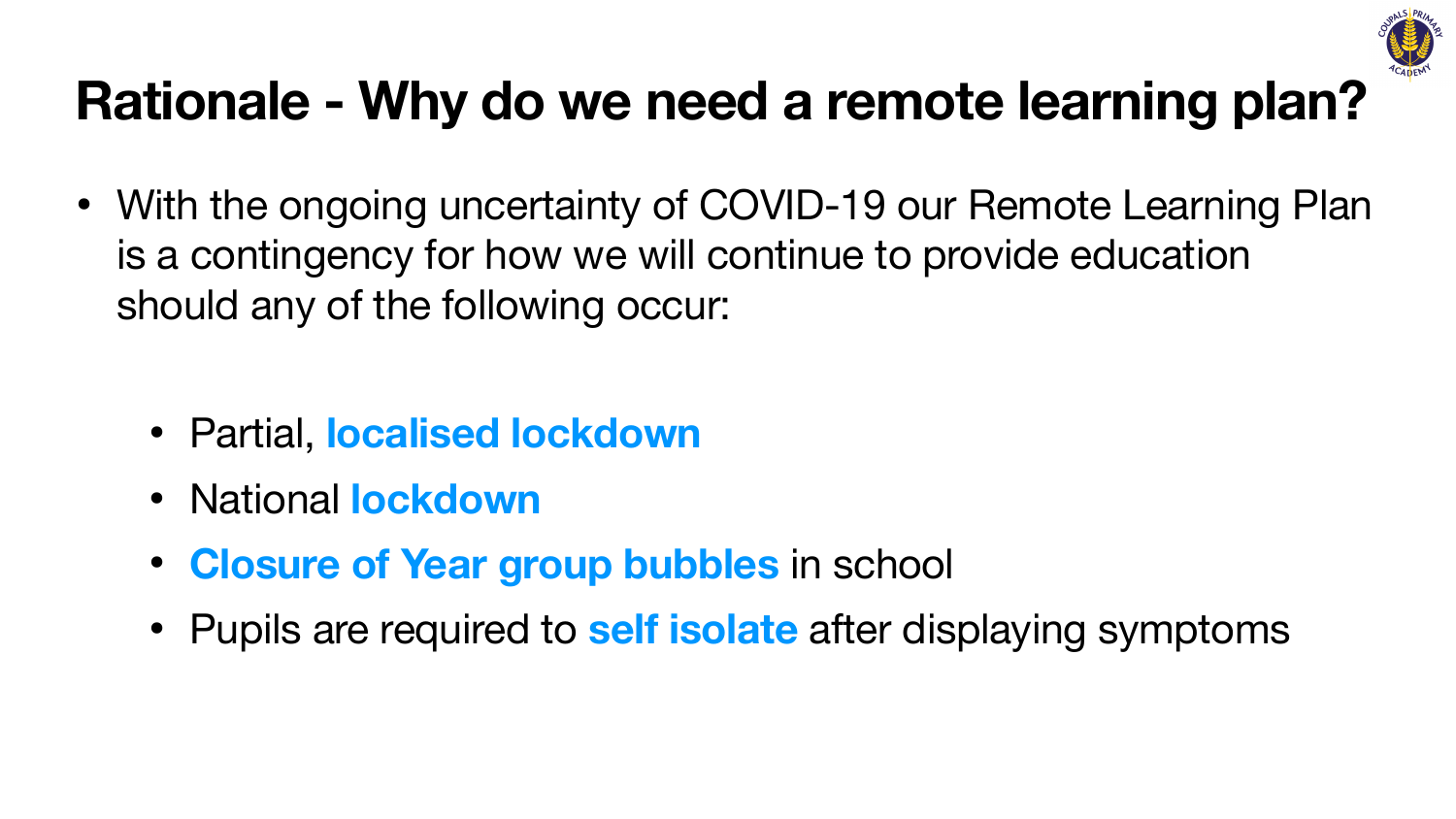#### **Which technology forms the basis of our Remote Learning Plan?**





Office 365 - Teacher Productivity





Showbie - Virtual Classroom Socrative - Quizzing app Zoom - Class Meetings and<br>assemblies

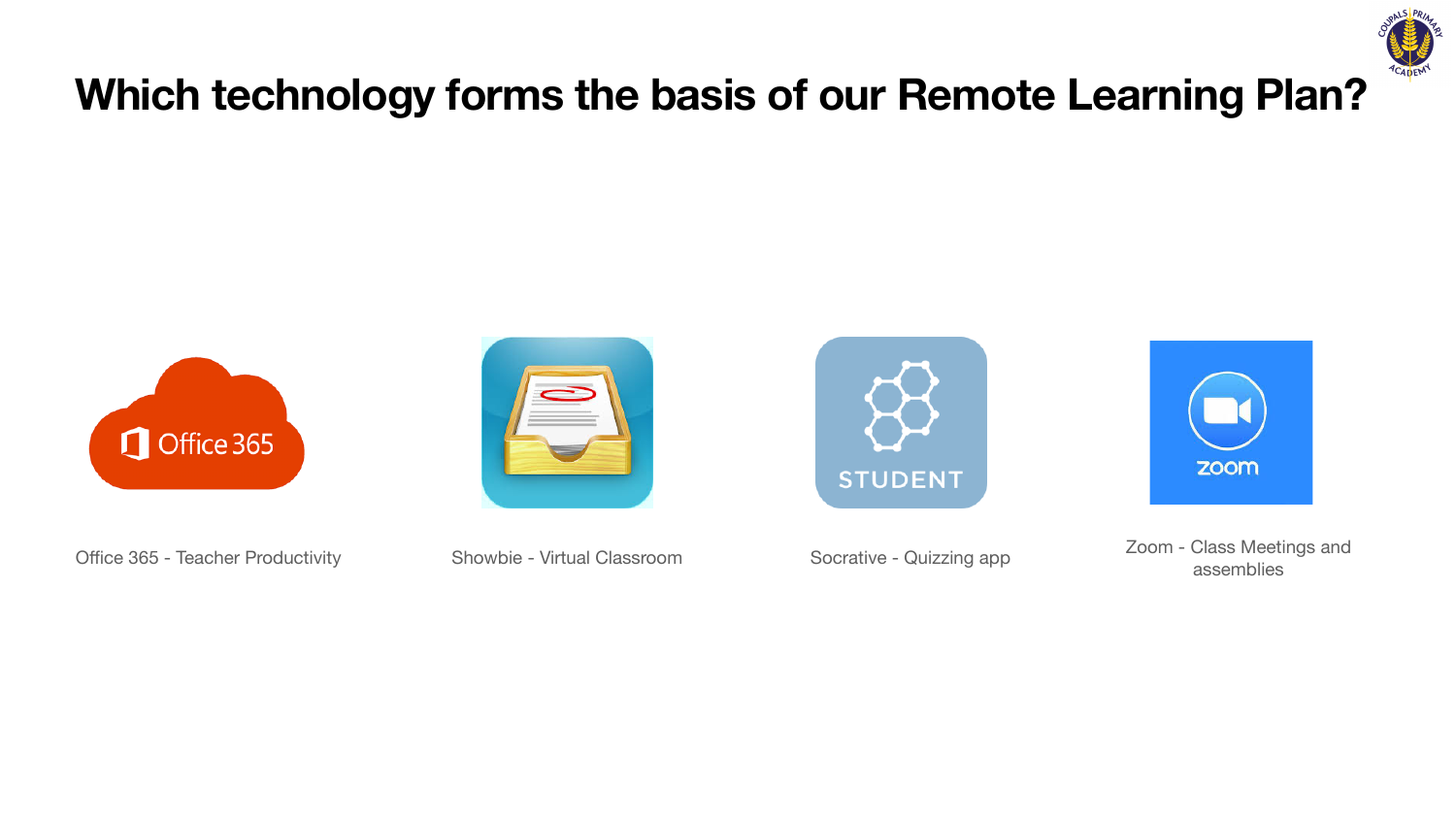## **Remote Learning: The 3 Cs**

Communication Curriculum Collaboration

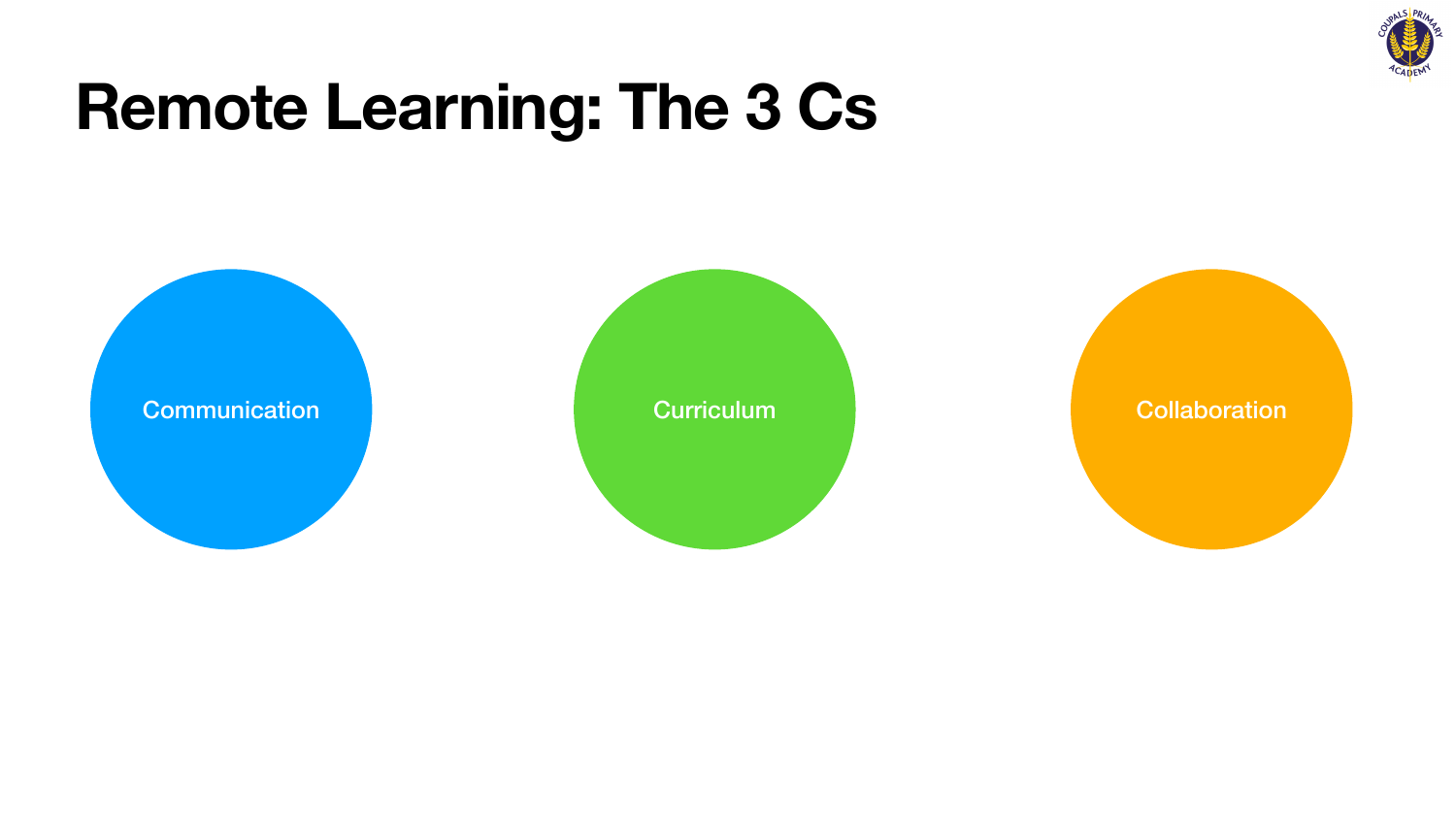### **Communication - staff**

- Our learning will be shared and communicated with pupils and parents **via Showbie**. Through this platform children will be able to **see, complete and receive feedback** on their learning in addition to asking questions they have about it.
- We are beginning to explore the use of the **'live teaching' mode on Showbie** should children be unable to attend in school.
- **Zoom** will be the main platform of ensuring **communication between staf** during any period of lockdown or partial closure.



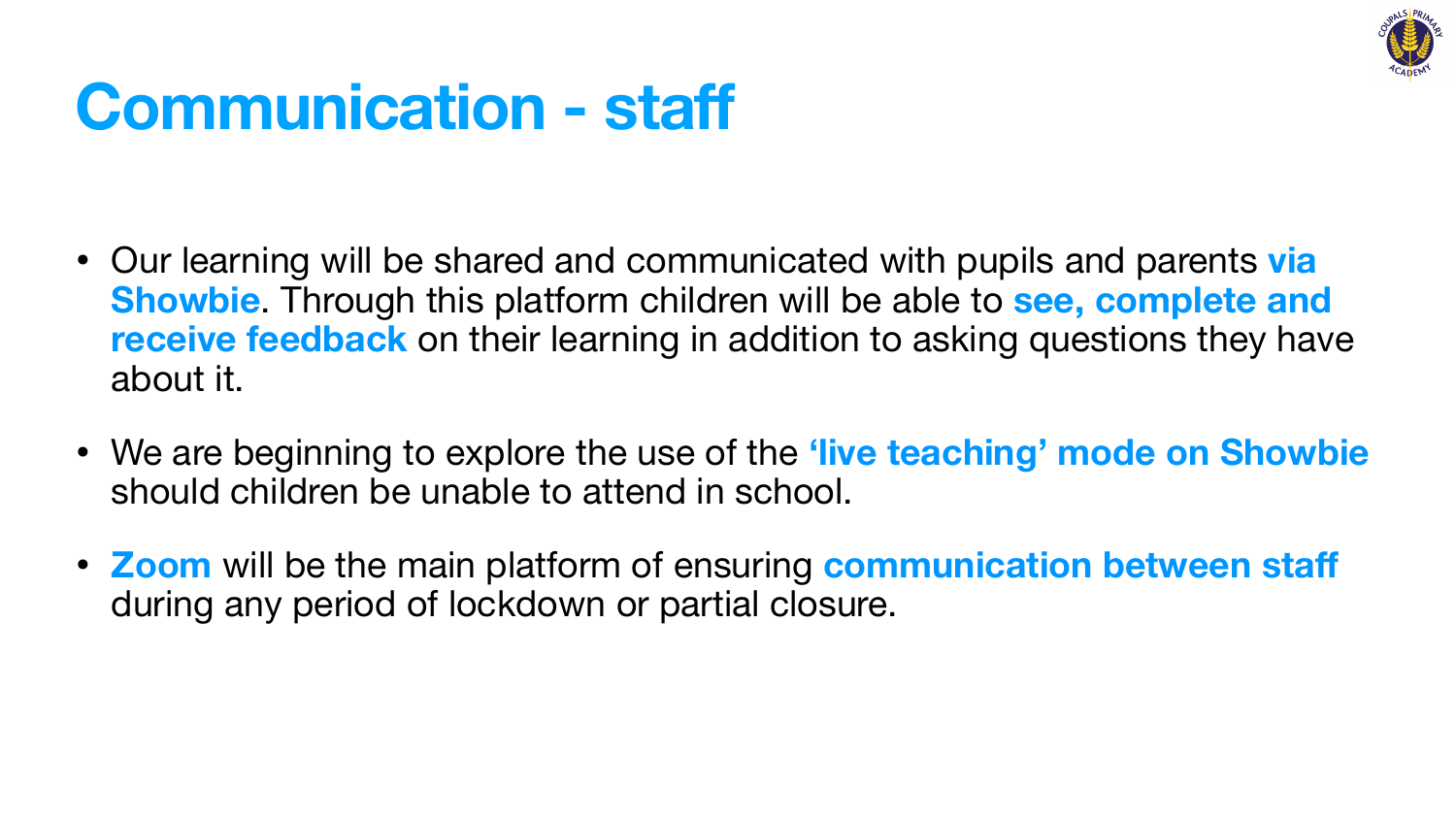### **Communication - families**

• **Parents** will be able to communicate with teachers through the **year group** 

• During any period of lockdown or partial closure **assemblies will be either pre recorded** and shared through Showbie or **delivered live through Zoom**. Details will be shared with parents through Parentmail and not via social

- **emails** set up in March.
- media or our website to ensure they are delivered safely.
- text.



• **Parentmail** will be used to share **whole school information** through email or

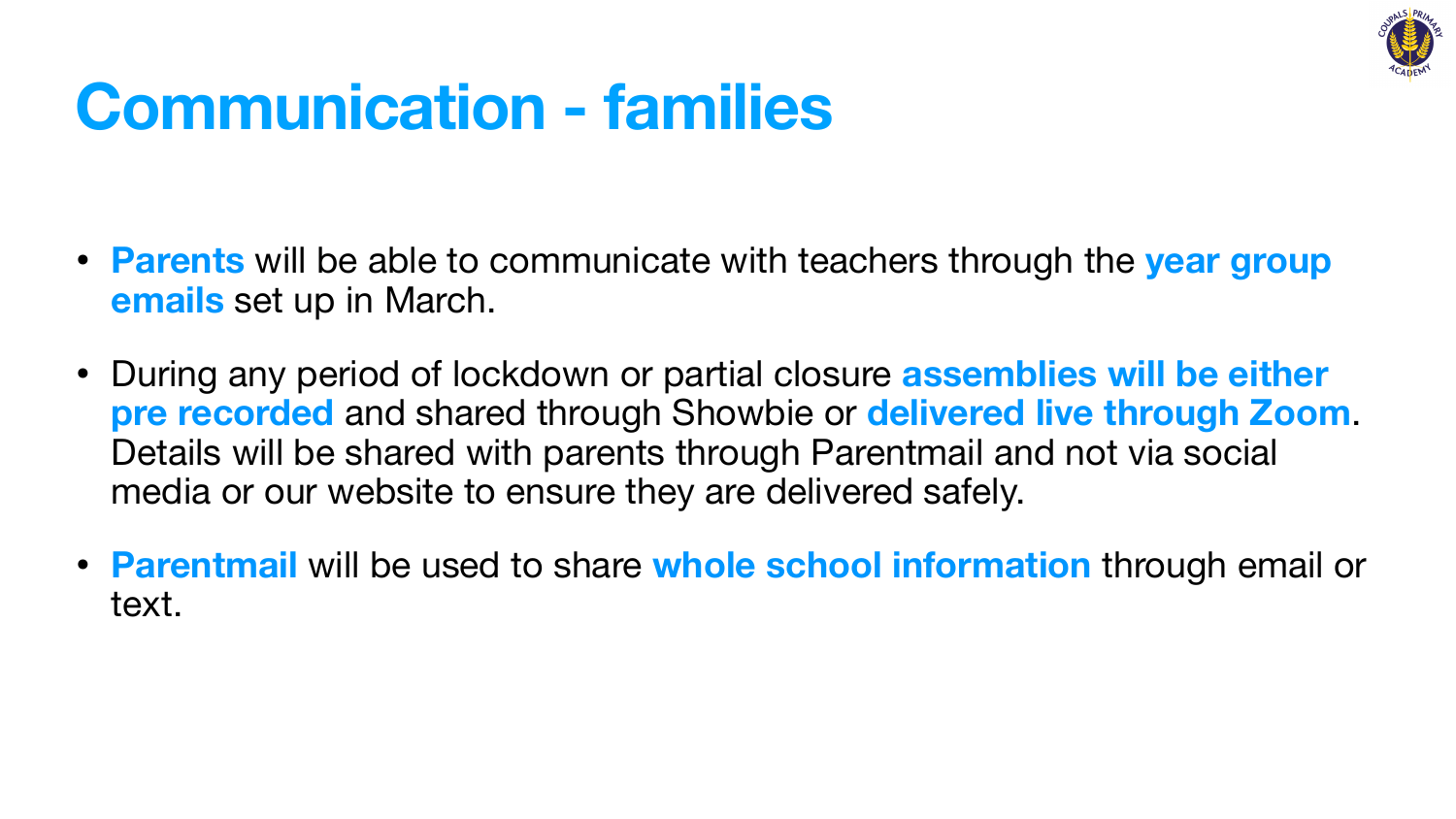### **Curriculum**

- classroom).
- **'Oak National Academy' resources**.
- **support**.
- **offered to families** wherever possible with regards to learning.

• We will, wherever possible, **adapt our school curriculum** to deliver through Showbie through partial closure or lockdowns. The same will apply for **pupils who are self isolating** (work will be shared on Showbie in parallel to in the

• Where for any reason this is not possible teachers should make use of the

• Work set will ensure a **balance of appropriate learning**, i.e. a balance of learning that can be completed **independently** and that requires **parental** 

• The school understand the need for **flexibility for parents** who are working at home while these arrangements are in place. We will ensure that f**lexibility is** 

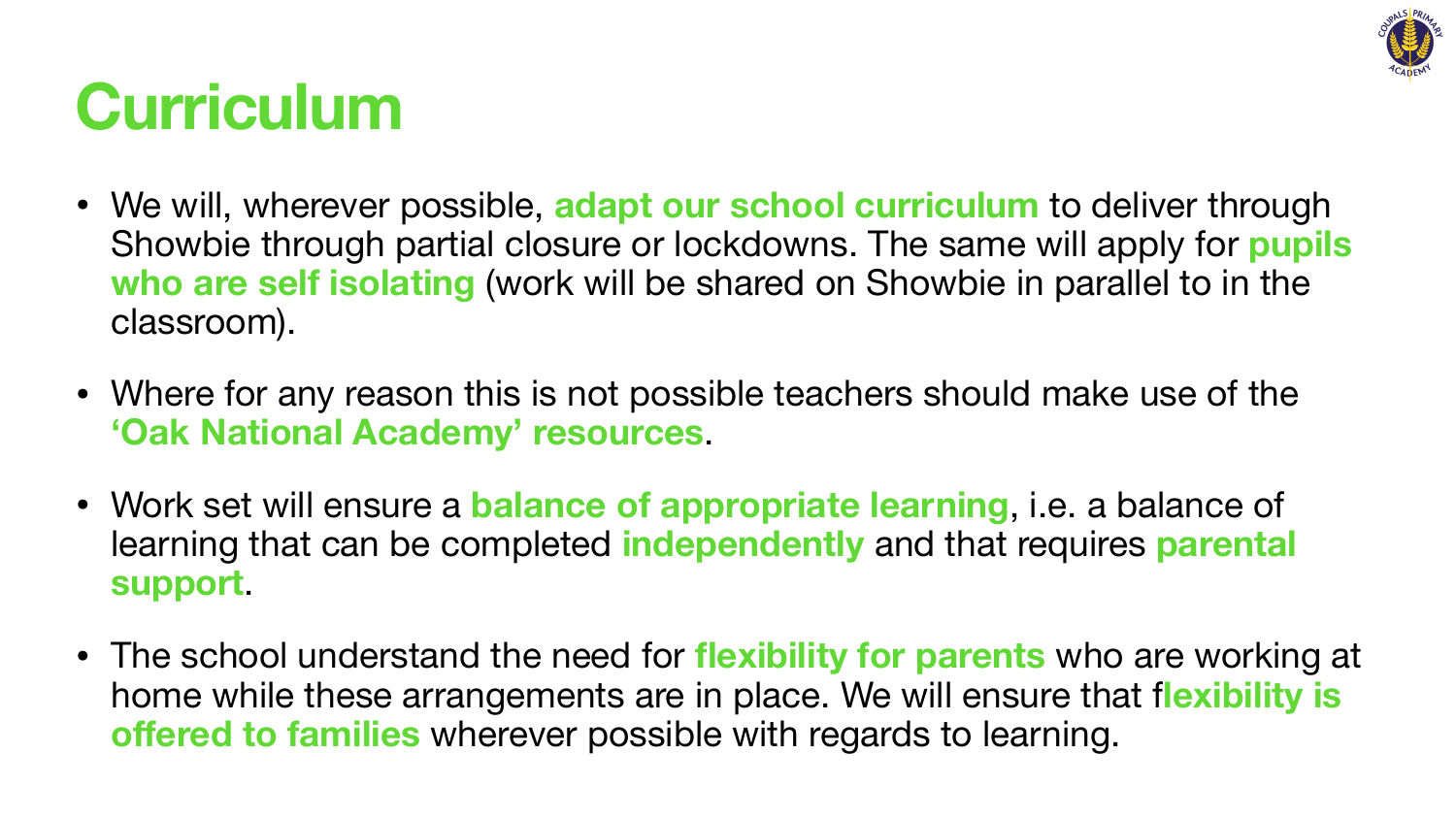### **Curriculum - Structure of the day**

- Each day children will be set:
	- **English** (Phonics, Reading, Writing)
	- **Maths**
	- Curriculum Subject **study** (blocked as in school)
- Teachers will be available on Showbie throughout the day during partial
- such as Teach Your Monster To Read etc.

closures or lockdowns. Where pupils are self isolating, a member of classroom staff (teacher or TA) will check Showbie throughout the day where possible.

• In Reception we will also utilise: letters and sounds phonics lessons online, story reading (live and pre recorded) and signposting to useful interactive sites

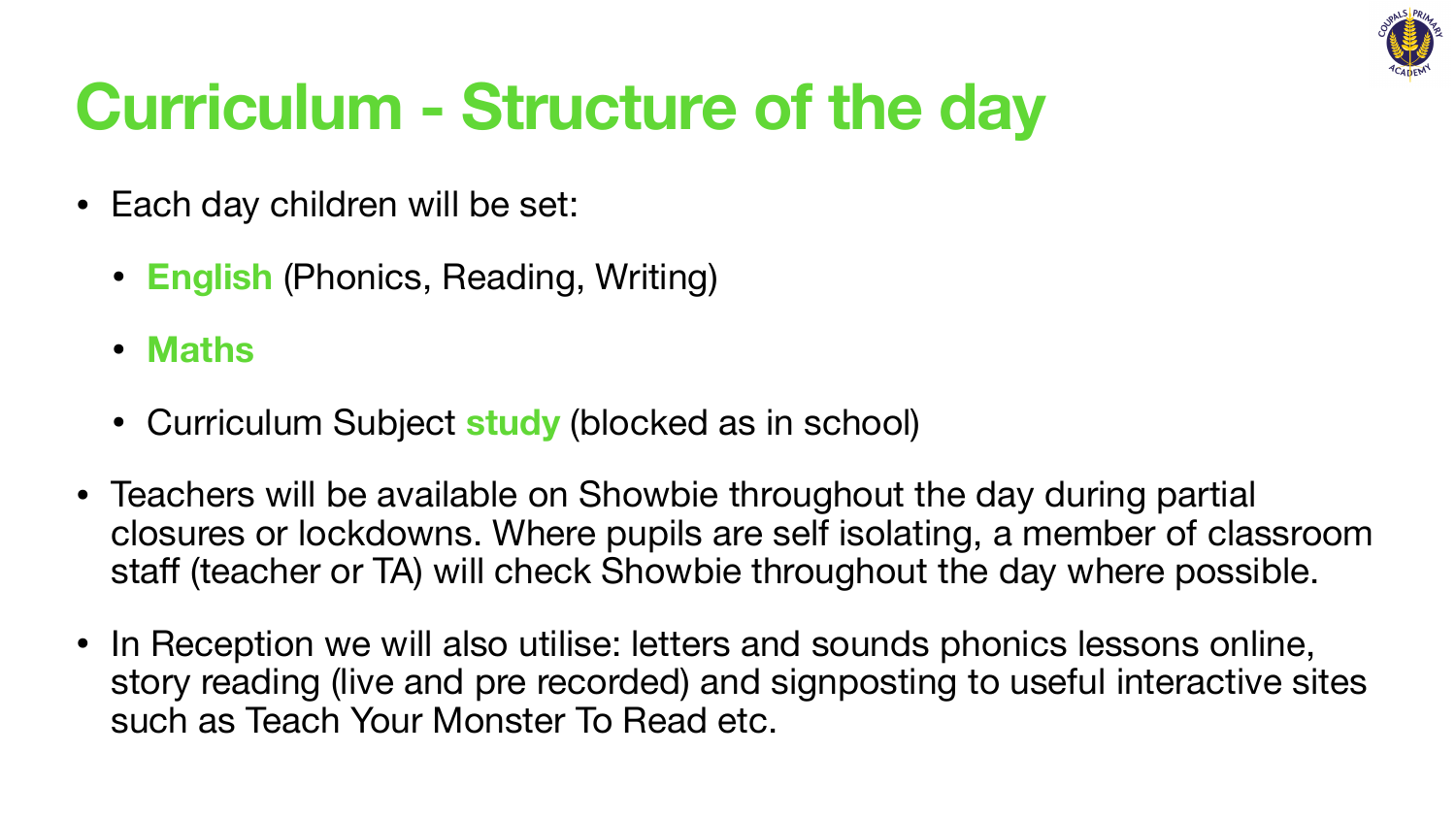### **Collaboration**

#### • Wherever possible **assemblies will be held virtually through Zoom** during partial closures or lockdown to help maintain the social elements of our

• Opportunities for staff to work with parents will be organised through Zoom,

- school community.
- e.g. **Question and Answer sessions, information sessions** etc.
- teaching may be used if appropriate to support learning either through Showbie or on Zoom.

• Where **job shares** occur or in **year groups with more than one teacher** live